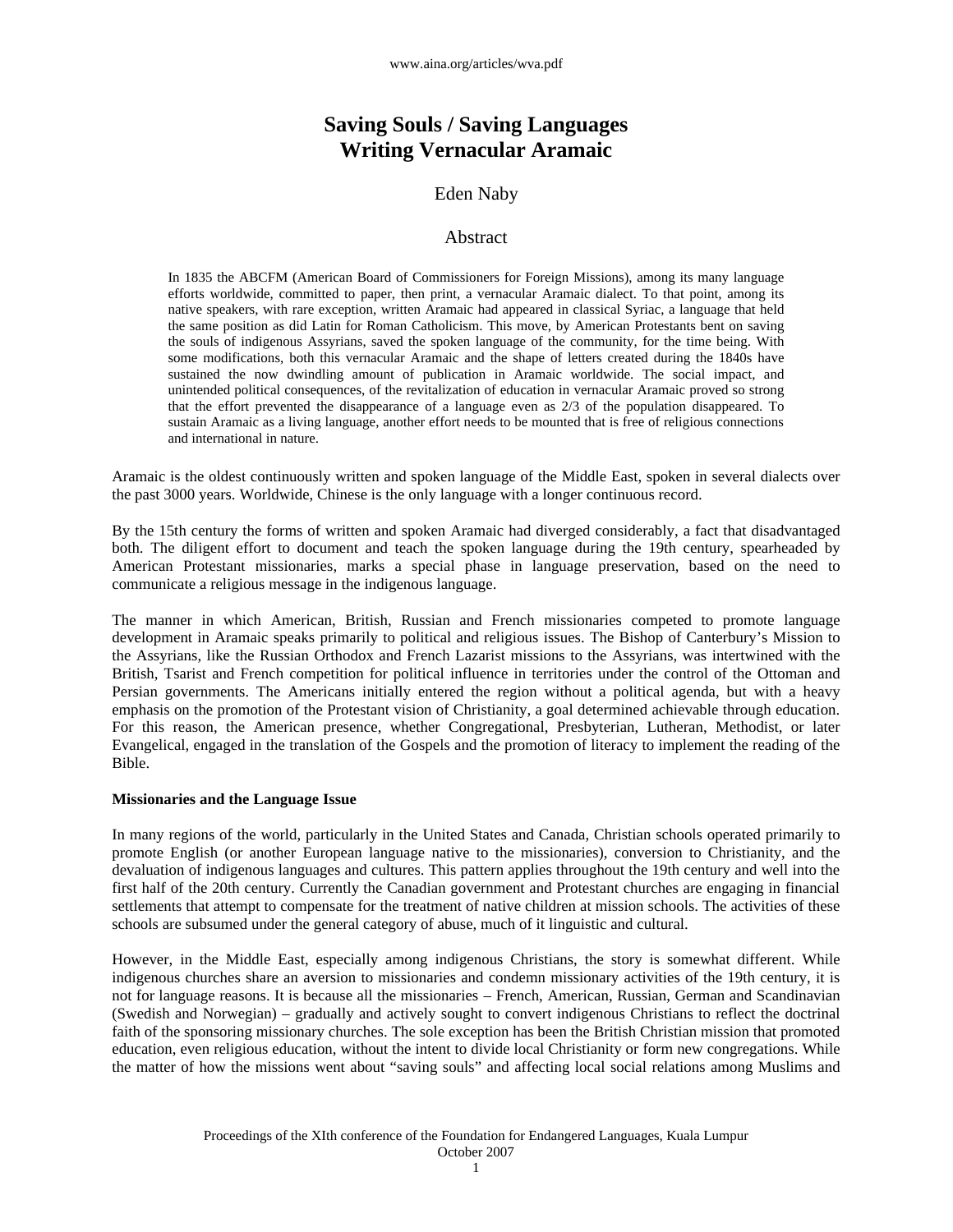Christians (or with indigenous Jews) has received some notice, the general effect of the missionary presence on language preservation, rather than language decimation, has received scant attention.<sup>1</sup>

In this paper, I will present an overall view of how and why missionaries became involved in minority language issues, the effect of such involvement on Assyrians in particular, the struggle to continue language preservation and continuity, the present re-involvement of missionaries in the lives of the Assyrian minority of Iraq especially and why sustaining Aramaic as a living language requires its promotion as a World Heritage Language, divorced from religious association, and promoted by Middle Eastern states and international bodies.

#### **Christian Outposts in Islamic Regions**

Of the indigenous Christians of the Middle East, only two groups maintained their language into the 19th century. Most indigenous Middle East Christians, currently still living in the Middle East or scattered in diaspora over the globe, have adopted Arabic as both their spoken community language and as their liturgical language. This pattern applies to the major Christian group in the Middle East, the Maronites, who retain an occasionally reviving memory of their Syriac liturgical background, as well as to the "Rum Ortodoks" (Greek Orthodox) who long ago abandoned Greek for Arabic. $2$ 

The exceptions to this pattern are the Armenians and the Assyrians.<sup>3</sup> The first group uses a language within the Indo-European family, supported by a state educational structure (the Armenian Republic) and the second a Semitic language – Aramaic – stateless for 2000 years. Both groups lived in rural agricultural enclaves within the Ottoman and the Persian Empires during the 19th century when western missionaries arrived among them. In the case of the Armenians, some urban presence among Arab, Persian and Turkish Muslims, gave them a larger role in both communal survival and language preservation through their own efforts. The case of the Assyrians presents one in which the preservation of the language came to depend exclusively on the intervention of western missions.<sup>4</sup> The focus on the Assyrians in particular illustrates the heavy reliance on the missionary support for language retention.

As "people of the Book," that is, a monotheistic religious community with a scriptural tradition, Armenians and Assyrians, together with Jews and Mandeans (Sabeans), as well as Zoroastrians, received a legally protected status within Muslim dominant societies. This protection allowed for tolerance of these select groups but chiefly at the pleasure of the local, regional and national rulers who took swift action to punish, move by force, pressure to convert, dispossess, and otherwise disadvantage these protected groups socially, culturally, and economically.

By the end of the 15th century, Assyrians had been driven from urban areas of Mesopotamia and the rubble of churches with strong Syriac traditions lay under mosques in towns like Tikrit and Kerbala.<sup>5</sup> The re-urbanization of Assyrians in contemporary Iraq only began during the 1920s when large numbers began emigration to Baghdad, Basra and Kirkuk to work in the petroleum industry and the peripheral commerce that the new wealth engendered.

The effect of such geographical disturbance on language has produced three major changes:

- 1. The loss of urban compactness and cultural institutions such as manuscript libraries, scribal creation of new books (poetry, history), and the preservation of spoken Syriac.
- 2. The dominance and development of a diversity of spoken Aramaic dialects in the clutch of isolated villages located in northeast Iraq, northwest Iran, and southeast Turkey, that lie more or less adjacent to each other in a latitudinal direction across the Taurus mountains and the Zagros foothills.

 $\overline{a}$ 

<sup>&</sup>lt;sup>1</sup> John P. Ameer, *Yankees and Nestorians : the establishment of American schools among the Nestorians of Iran and Turkey, 1834-1850* (Harvard University PhD 1992). 2 Converts to Christianity, a rarity, have adopted the national language of their resident countries and often merge with Protestant

converts from among indigenous Christian groups who drop the native language in favor of the state language.

<sup>&</sup>lt;sup>3</sup> Pontic Greeks scattered along the southern coast of the Black Sea, Hellenes, and Georgians also formed part of the indigenous Christians of the Middle East with their own languages. But the Assyrians differ considerably both in terms of missionary penetration and current conditions. Arabic speaking Christians – once a vibrant community where western mission work flourished – fall outside the scope of this study because their recent history does not entail language preservation issues.

<sup>&</sup>lt;sup>4</sup> The case of the indigenous Jews of the Middle East and their preservation of language in some respects follows the pattern of the Assyrians. The work of the *Alliance Universelle Israelite* became critical, especially at the turn of the 19th/20th centuries.

<sup>5</sup> Zindamagazine.com 5 April 2004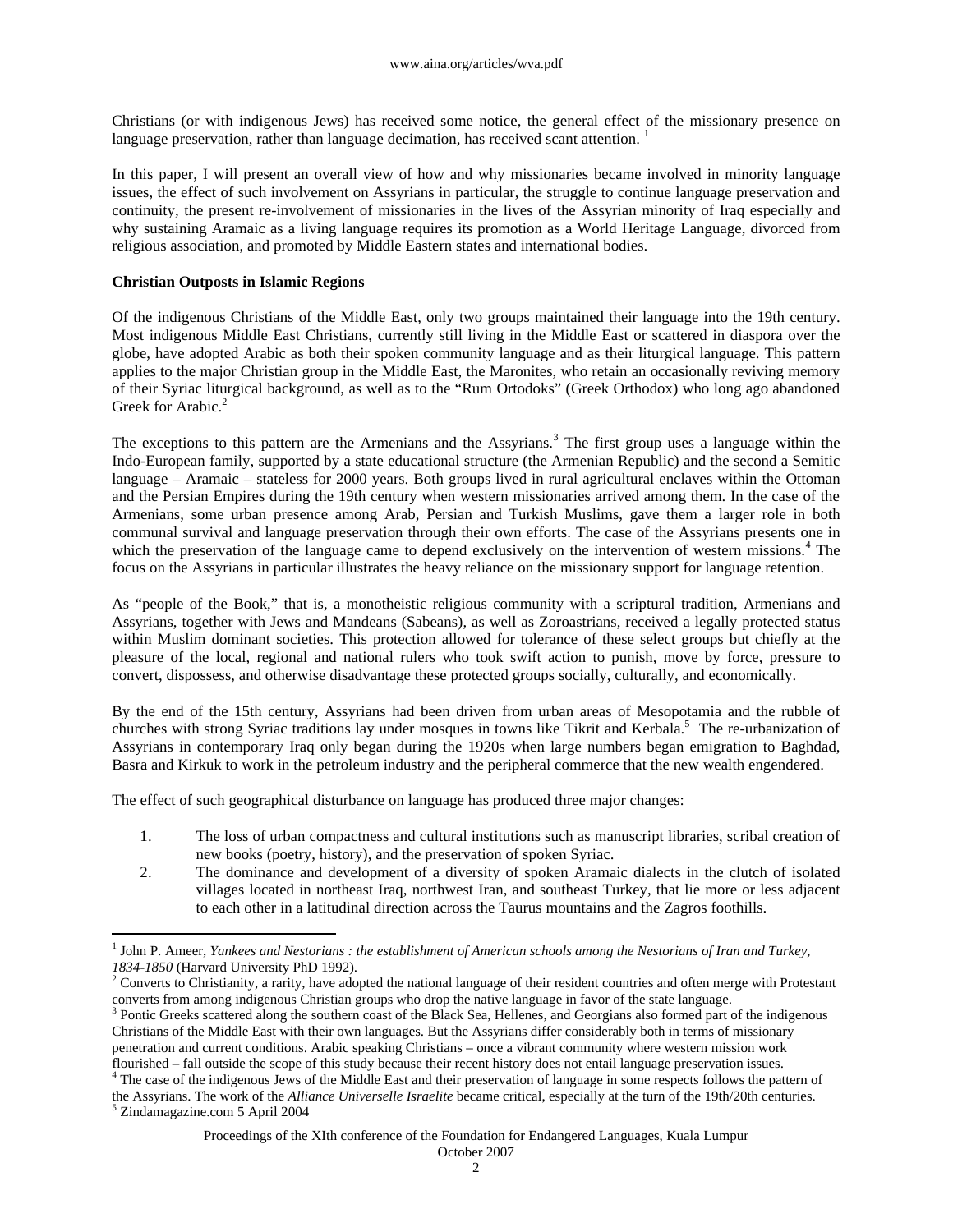3. The adoption, with re-urbanization, of the institutionalized languages of Middle Eastern states, chiefly Arabic, but also Persian and Turkish through the public education system and for lack of their own educational facilities.

The missionary presence among Assyrians enters the picture during the pre-urbanization phase when most Aramaic speakers lived in villages, some large enough to count as small towns. Although the greatest impact on language comes through Protestant missionaries during the 19th century, preceding them were the Roman Catholic Carmelites and Lazarists, protected and promoted by French diplomatic missions. The Uniate branches of the two indigenous Syriac-based churches – the Chaldean and the Syrian Catholic – formed their divergent institutional hierarchies in 1551 and 1781 respectively. Nonetheless, these Rome affiliated churches remained within the Syriac liturgical traditions: in other words, the monastic and clerical language remained Syriac, a language as intelligible to the general Aramaic dialect speaking congregations as Latin was in a Welsh or Spanish village during the same period of time. Evidence for the urge to express the spoken language in writing comes intermittently as preserved from snatches of poetry written in the 18th century in the town of Alqush, located east of Mosul, on the Nineveh Plain.

The fact remains that until the arrival of American missionaries in 1835, no efforts were made to educate the general populace in a vernacular Aramaic, to print in such a language, to create some standardization among the myriad dialects, and very importantly, to educate girls. The few pious women who could claim any literacy at all knew some Syriac which they learned as the sisters of a bishop or patriarch, or possibly within a monastic setting where they mainly served as domestics within the patriarchal system.

All this took a dramatic turn with the arrival of Protestant missionaries. Moreover, the success of the Protestant missionaries gave rise to the institution of Catholic-run schools that ultimately have provided the main body of literate Assyrians during the mid-20th century, when for a variety of reasons, the Protestants abandoned nurturing Aramaic.

#### **The Impact of Educational and Press Networks**

In 1885 when the American missionaries commemorated a half-century of endeavor based in the city of Urmiah (Rizaiyeh from 1927 to 1980), located in northwest Iran, the results of their work were apparent in the city itself, in the satellite villages in Iran itself, and among Assyrians living in Ottoman and even in Russian Tsarist lands. A network of primary schools functioned in every Assyrian village in the region numbering to nearly 100. These schools taught both boys and girls, essentially in one-room schoolhouses. In Urmiah itself and in at least one nearby town, Goetepe, secondary schools also functioned, although at the older level, most students were male. Both male and female boarding schools offered children from the mountain villages and those from farther villages, an opportunity to live at the schools, learn English, and learn such trades as printing, technical skills like accounting, and thus form the core of mechanics, drivers, and petroleum industry lower level white collar workers in Iran, especially through the 1950s when Muslim Iranian government school graduates started to take over the positions held by the trained religious minorities.

In Urmiah several kinds of schools had begun to function: a medical school (1879), a girls' seminary (1842), a boys' seminary (1839). The Urmiah schools provided the teachers, clergy and medical personnel for the entire region. Women graduates often taught in the village schools, the men filled the church pulpits and ran commercial enterprises (especially in retail trade and contracting), while physicians served the medical needs of the broader multi-ethnic community. Most of this educational effort was conducted in the vernacular Aramaic, in English with a small amount of Persian.

At the 50th anniversary commemoration, an oft-repeated story illustrating the high level of educational achievement is one in which a local Muslim dignitary in attendance wonders why so many women have books in their laps at the ceremony. To his astonishment, 600 women stand to hold the hymnals to sing the multi-versed songs.

In fact, by the end of the 19th century, Assyrians had already begun crossing the Atlantic Ocean to pursue advanced studies in medicine and theology at various colleges in the United States itself. Most returned to their families in northwest Iran, established medical clinics in far flung towns where few or no Assyrians lived – as in the town of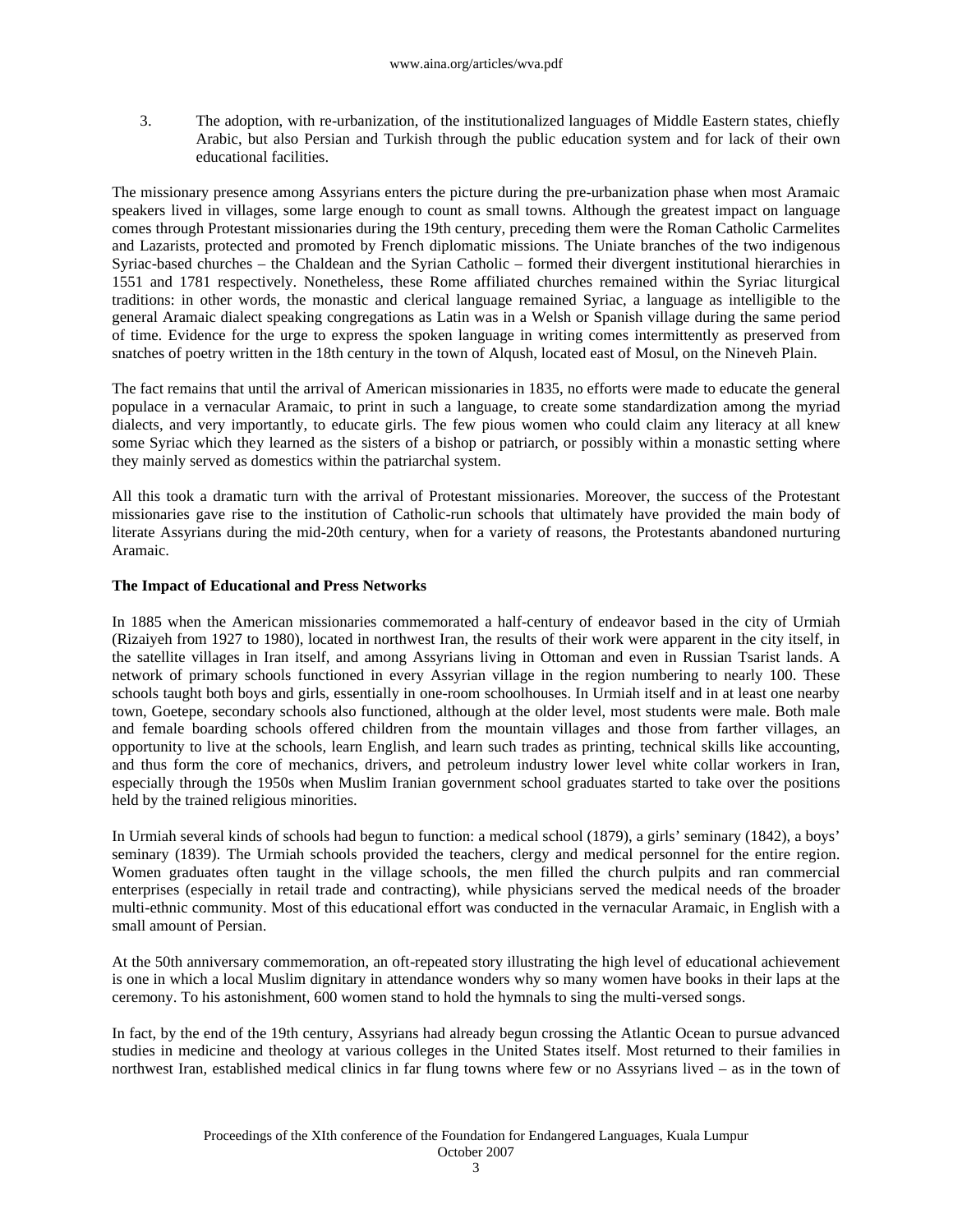Salamas, Maragheh and Saujboulaq (present Mahabad) – and lived prosperously with their families.<sup>6</sup> They acquired vineyards, orchards and grain fields, and some even purchased parts of villages. All this had been unheard of among Christians in the region prior to their acquisition of an education provided mainly through the network of Americanrun schools, with a smaller presence of an Anglican and French Catholic primary and secondary school system. The impact of the educational system was such that Assyrians, trained in the Urmiah medical school, provided the main body of native physicians in Iran for the period prior to World War I. Even after the devastation of the Christian community during World War I and the flight from Urmiah of the surviving one-third of their population, upon the return of their straggled remains to northwest Iran, both the government run secondary schools and the municipal hospitals relied on missionary trained Assyrian teachers and physicians to maintain the schools, although no longer as principals or directors.<sup>7</sup>

The long-term impact of the indigenous language education of Aramaic speaking Assyrians lies beyond the extensive educational institutions that flourished up through 1914. Rather the impact lies in the great variety of printed materials in the vernacular Aramaic that flew out of the American mission press and the alphabet shapes that have become nearly universal in the expression of vernacular Aramaic. Wherever Assyrian refugees settled after the first World War, whether in Armenia, Georgia, Moscow, or even Almaty or Baquba, Kirkuk, Mosul, Baghdad or parts of the United States, it was the Aramaic alphabet as developed by the American missionaries in northwest Iran during the 1840s that became the basis for vernacular book and periodicals publication. How did young men and women from New England's elite colleges – Williams, Amherst, Bowdoin, Mount Holyoke and the like – learn enough of the local language not just to run schools, but to translate and print?

Like writing of Aramaic prior to the explosion of literacy promoted by the missionaries, the missionaries too began with the study of classical Syriac upon their arrival in the region. As Justin Perkins, the first American to reside in Persia writes, he was grateful for a "Nestorian spelling book" that he received from missionaries in Malta who had with them a Chaldean (Catholic Aramaic speaker from the Uniate off-shoot of the Nestorian church) who helped in Malta with the production of this book of the Syriac language.<sup>8</sup>

Publishing works in classical Syriac has a 16th century pedigree in Europe. The interest stemmed from a theological interest in New and Old Testament Syriac versions. The earliest sources that the missionaries of all European extraction used were classical Syriac texts. Yet when they arrived in the field, they realized the need for the writing of the vernacular Aramaic spoken by the people around them. Despite this fact, they continued to use the term "Syriac" for the written language that they developed – and to call the people either "Syrians," in reference to their perceived language name, or to call them by their denominational appellation – "Nestorian." Early on they did not associate the term "Syrian" with "Assyrian," as Herodotus does.<sup>9</sup> Although later in the 19th century they adopted the term Assyrian as well, for the people, the term "Syrians" gained much popularity and continues to confound language terminology. Suffice it to say, that with current understanding of the place of classical Syriac in its Edessan origins, the use of this western Aramaic language term for the northeastern dialects that survived and became written is inappropriate. Rather, for the language committed to writing and still extant to this day as a written medium of a large portion of literate Assyrians, the term Assyrian Aramaic is more accurate than Syriac.

The press began publishing in Urmiah in 1840 with small works such as the "Lord's Prayer" in the local language. As early as 1836 Perkins voiced the need for a publishing arm for the mission and explained that he did not think that the Muslims would object to there being one in Urmiah in "Syriac," since there already were already presses in

 $\overline{a}$ 

Proceedings of the XIth conference of the Foundation for Endangered Languages, Kuala Lumpur

<sup>6</sup> See especially the biographies of medical fathers written by their daughters and wives: Elizabeth Joel Campbell, *Yesterday's Children: Growing up in Persia* (Australia, 2000) and Youel Baaba, ed. *An Assyrian Odyssey: covering the journey of Kasha Yacoub Yauvre and his wife Mourassa from Urmia to the court of Queen Victoria 1879-1881 and the exodus of Assyrians from their ancestral home 1918.* Alamo, CA : Youel A Baaba Library, 1998.

The municipal hospital in Urmiah as well as the male and female secondary schools transferred to the Iranian government by agreement with the American missionaries whose presence in northwest Iran was terminated in 1934. Hasan Anzali, *Urmiyah dar* 

*gu?ar-i zaman* (Urmiyah : Anzali, 1378 [1999 or 2000]), p. 325. 8 Justin Perkins, *A residence of eight years in Persia, among the Nestorian Christians : with notices of the Muhammedans.*

<sup>(</sup>Saarbrücken : Fines Mundi, 2005, Rpt. 1843).p. 52<br><sup>9</sup> Herodotus states in his Histories that the term Syrian is the Greek form of Assyrian, a fact proven most recently through the discovery of the Turkish site near Adana where the terms are attested in a 5<sup>th</sup> century AD inscription. See Robert Rollinger, "The Terms 'Assyria' and 'Syria' Again." The Journal of Near Eastern Studies, 2006, pp. 283-287.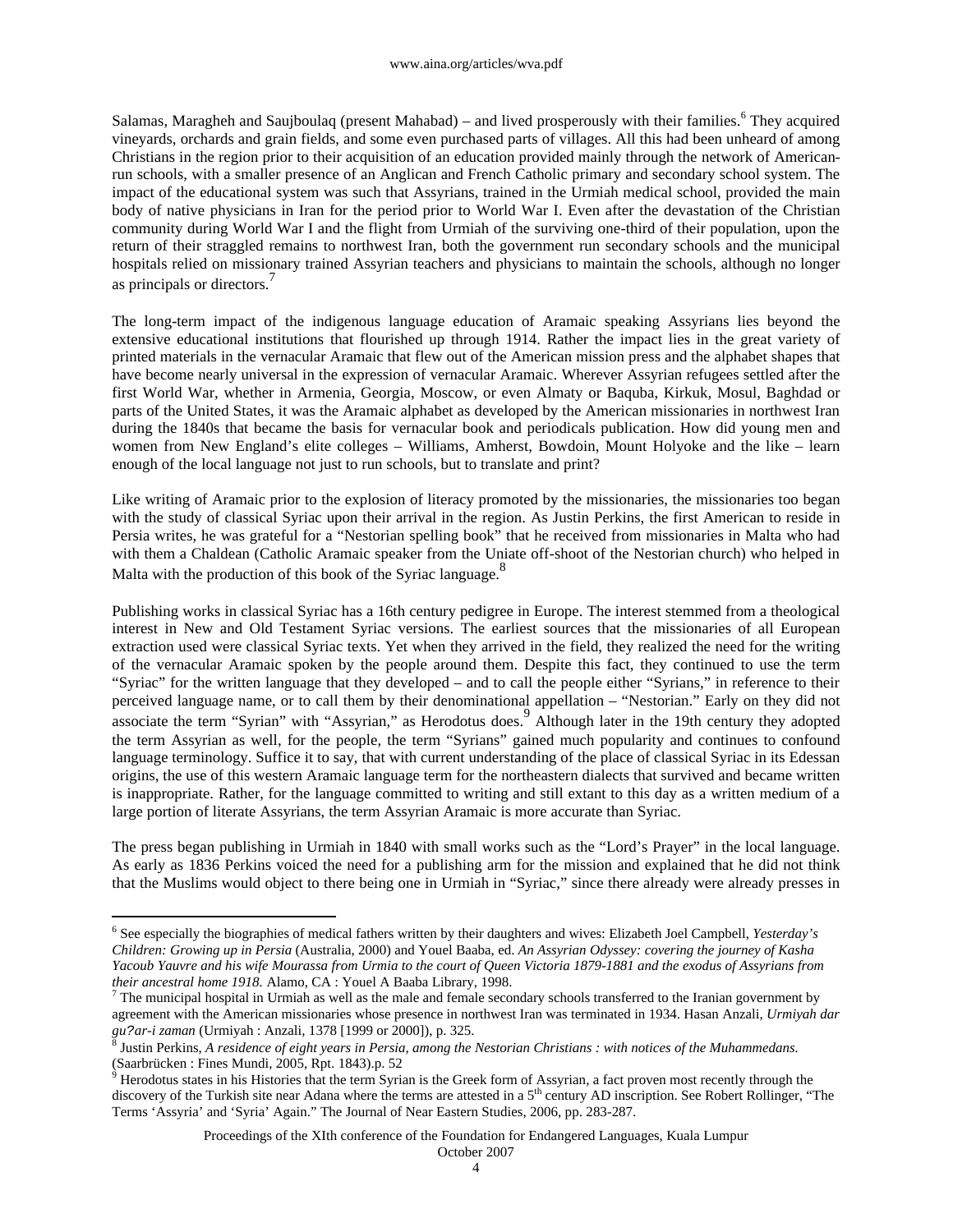Tehran and Tabriz for Persian.<sup>10</sup> In November 1840 the American press was ready to produce its first real book, a classical Syriac edition of the Psalms. After experimenting with new typefaces, the American mission settled on a standard typeface (cast in the US), that remained in use well to the end of the century when a more modern press was purchased in 1910.

The early American missionaries tried to read in classical Syriac, and preach and speak in the vernacular. Gradually nearly all publishing occurred in the vernacular, full as it was with borrowings from aerial languages such as Persian and Turkish. Among the tracts and books that appeared were schoolbooks, grammars, anti-Catholic tracts, and of course Christian scriptural materials. Perhaps the most effective work, both promoting and witnessing to increasing literacy in the community, was the monthly vernacular Aramaic periodical, Zahrira d-bahra (Rays of Light) (1849- 1918), the first general periodical to appear in Iran in any language.<sup>11</sup>

As the missionary field in northwest Iran became crowded with many European groups as well as other American denominational representatives, other presses and other periodicals appeared to serve the Assyrian community. By the 1890s when Russians, the French and then Assyrians themselves established periodicals, the American developed alphabet shapes had gained in usage to such extent that subsequent presses adopted them as well, with slight modifications. This periodical press, reflecting as it does contemporaneous political, social and cultural conditions, is of considerable value in recreating the situation of the Assyrians, and conditions in that critical knot of territory adjoining Turkey, Tsarist Russia and the emerging oil fields of Baku prior to the genocide of WWI. Much effort has gone into gathering as complete a collection of the press as possible.<sup>12</sup> No full set of the earliest periodical is yet available although private libraries in St Petersburg still need to be tapped.

## **Nationalist aspirations and the language vehicle**

Much as the American presence fostered language revival, the political context of the late 19th century allowed the fostering of nationalist sentiments based on an increasing understanding of ancient history coupled with sentiments of ethno-nationalism. This is the period in which Arab nationalism begins, as does Turkishness and Armenian national sentiments. Bulgarians began agitating against Ottoman rule in this period following the example of Greeks who had waged a successful war of independence in 1828.

Assyrians arrived late to a sense of nationalism and without political experience or organization. Their political structures revolved around tribe, village and church hierarchy all of which competed for leadership of a nascent sense of overall Assyrianness. This divisiveness continues to rule the political life of the community despite the many political setbacks suffered as a result of disunity. Nonetheless, the vernacular language, as developed into a literary vehicle during the late 19th century, and nurtured by teachers from the Urmiah schools in refugee camps and diaspora settlements, has become a source of communication and cultural core value that enhances a sense of united political destiny.

Nor were the American missionaries oblivious to this developing sense of nationhood. Indeed, by their example of respect for the local language, and their reliance and support of Assyrians as Christians in a sea of often antagonistic Muslims, the missionaries encouraged Assyrian aspirations. This was more true for missionaries on location than the direction taken by Protestant missionary circles at home. There the tide was already turning against indigenous Christians.

## **Western Christianity: Abandonment of Aramaic**

Western Christians had arrived in Muslim lands from India to Egypt with the original thought that they might minister to the masses of Muslims. Very soon they became disillusioned with this objective when faced with laws against apostasy so vigorously enforced in Islam throughout its history. Thus their attention turned to indigenous

 $\overline{a}$ 

 $10$  Perkins, p. 246.

<sup>&</sup>lt;sup>11</sup> For a review of the debt owed to missionaries for the Assyrian and Kurdish periodical press, see Naby, The First Kurdish Periodical in Iran," *The International Journal of Kurdish Studies*, Vol . 20, nos. 1&2, pp.215-233.

<sup>&</sup>lt;sup>12</sup> Rudolf Macuch, in *Geschichte der spät- und neusyrischen Literatur* (Berlin: de Gruyter, 1976) documents the last twenty years of the earliest periodical as well as others.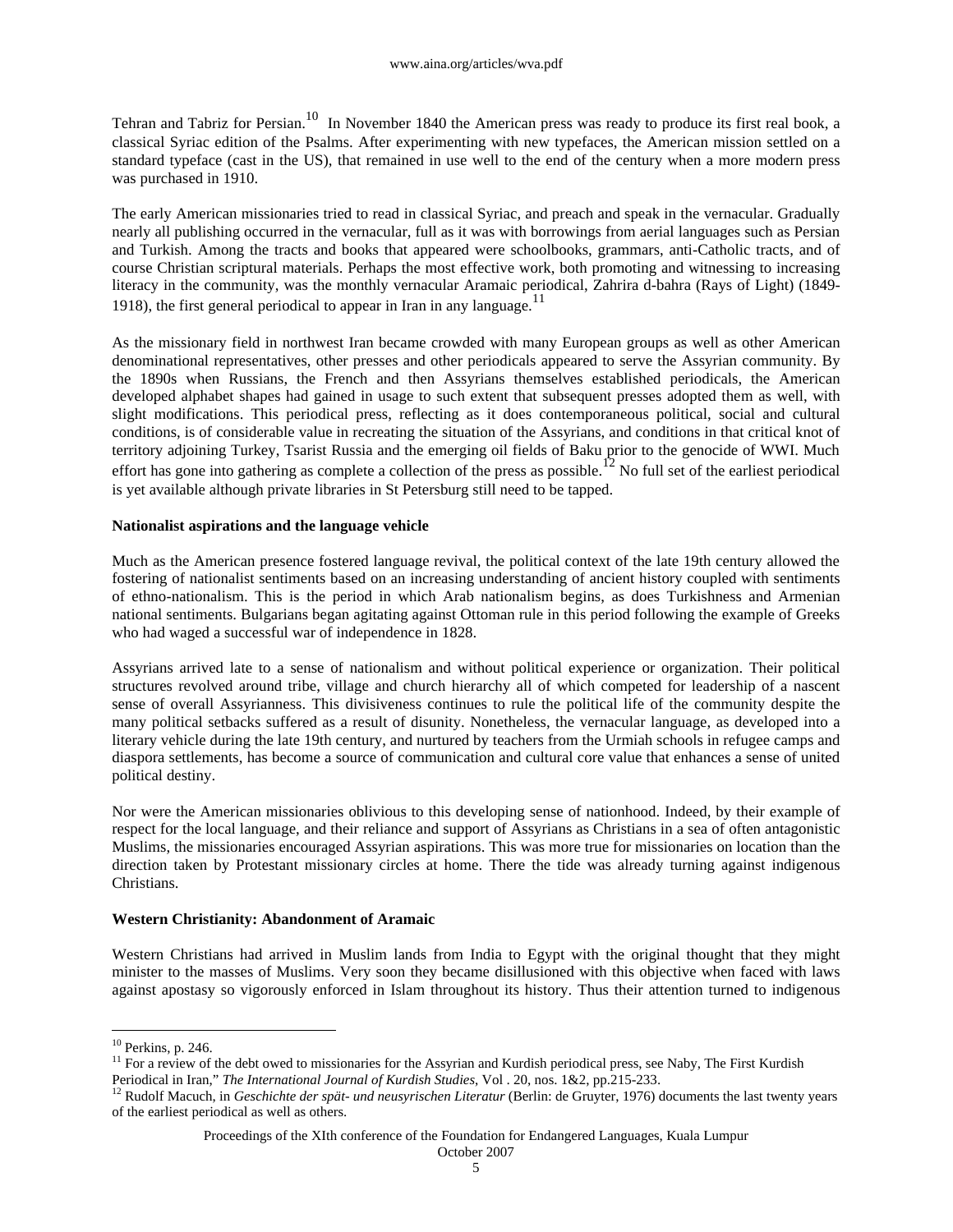Christians with two possibilities in mind: 1) that their spiritual and cultural status might be improved, 2) that they might minister to Muslims.

On the first count, the missionaries, both the early Catholics and the later Protestant ones, achieved sporadic success. They ran into the antagonism of the indigenous patriarchates as well as the jealousies aroused by the success of one missionary group over another. Indeed, one common remark attributed to Assyrian youth was "Mister, how much will your give me to be your student?" Nonetheless, the Assyrian experience with missionaries not only allowed them to become literate in their own language, but also to learn enough European languages to advance their economic prospects as merchants and eventually as refugees. One Assyrian, French mission trained, even served as Iranian ambassador to Paris under Nasruddin Shah Qajar (1848-1896).<sup>13</sup>

As surrogate missionaries, Assyrians in Iran appear to have been no more ready to risk inciting charges of promoting apostasy than were the foreign missionaries. Some worked with Lutheran (German, Scandinavian, American) missionaries among Kurds.<sup>14</sup> But there are as many examples of Assyrian Christians converting to Islam in the late 19th century as there are Kurds or others becoming Christians.15 In the period of WWI, Assyrian women in particular were frequently forced into Muslim Kurdish households and raised Muslim children. These Kurdified and Muslim Assyrian women sometimes showed up in the medical clinics of Assyrian doctors in Urmiah later on.<sup>16</sup>

Therefore, the goals of the original missionary movement into much of the Middle East would have begun and ended with indigenous Christians like the Assyrians had the missionary movement not abandoned this direction. The shift away from fostering indigenous groups came in two stages: first, in Iran, the American mission base in the US took the decision to concentrate on the national language of Iran – Persian – rather than on Aramaic, Armenian or other minority languages. This decision would have been more vigorously implemented in 1915, as was decided, had WWI not interfered with communications and reorganization, as well as made demands on budgets to serve the great number of Christian refugees. After the settlements of the war – well after 1925 – measures became implemented to diversify the locale of missionary educational institutions and concentrate more directly on Tehran, the capital of the country. Likewise, elsewhere in the Middle East, educational establishments originating as American Protestant institutions shifted to serve national resources rather than intended to serve as Christian bases in the service of local Christian minorities: examples are the American University of Beirut, and Bogazici University in Istanbul.

Support of Aramaic publishing and schools ceased completely by 1934 when all missionary property was sold to the Iranian government in Urmiah. The printing press had already disappeared during the Kurdish occupation of the city during the early 1920s. No Assyrian printing occurred in Iran until 1946 when a slowly emerging lithograph printing system provided the first printing of the vernacular Aramaic since 1918. By the 1950s, the acquisition of a regular moveable type press in Tehran allowed the publication of regular periodicals, some of great literary value.<sup>17</sup> Interestingly, the leadership of this re-emergence of an Assyrian cultural presence came not from among the Protestants so prominent during the pre-WWI period, but rather from among men trained by the Catholic educational missions in Urmiah and Salamas. Although the latter location disappeared when many priests and nuns were murdered, in Urmiah the Catholic Assyrian school continued to operate under the auspices of the church directly. Thus the language remained alive.

Without similar Protestant support for language and education, ever fewer Protestant children learned to read and write the language. Instead the post WWI generation became proficient in Persian learned at the government

 $\overline{a}$ 

*Muhammad ?Alí Khán "Tarbiyat" of Tabríz.* Cambridge : University Press, 1914, p. 46

<sup>16</sup> Dr. Lincoln Mado anecdote, San Jose, CA. Sept. 2004.

Proceedings of the XIth conference of the Foundation for Endangered Languages, Kuala Lumpur

<sup>13</sup> See upcoming article on Nazar Khan by Florence Hellot-Bellier in *Encyclopedia Iranica.* 

<sup>&</sup>lt;sup>14</sup> Naby, "The First Kurdish Periodical in Iran..."

<sup>&</sup>lt;sup>15</sup> A prime example, is the Chaldean Davud khan, and another is the editor and publisher of the rabidly anti-Christian newspaper, *Tajadud.* See Edward G. Browne. *The press and poetry of modern Persia : partly based on the manuscript work of Mírzá* 

 $17$  The Tehran based Gilgamesh (1952-1961) remains the premier literary periodical in vernacular Aramaic language.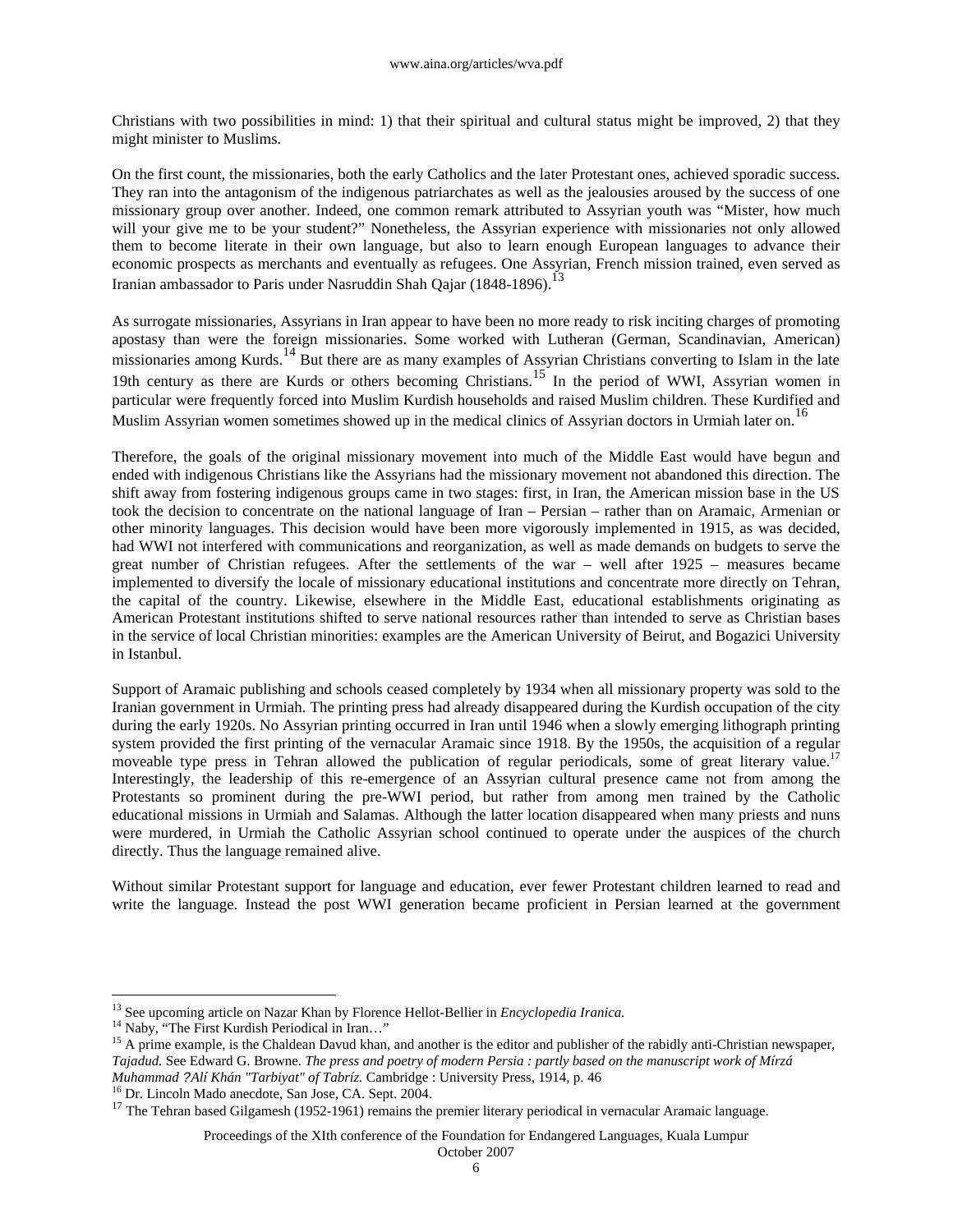schools. By the 1970s existing Assyrian periodicals in Iran, when they appeared, published bilingually (AssyrianAramaic and Persian), into the period after the Islamic Revolution.<sup>18</sup>

#### **Saving Aramaic from Extinction**

 $\overline{a}$ 

Today fully half of the Assyrian population in the world lives in diaspora outside the Middle East. No more than 10% live in the areas they had called their homeland for centuries prior to WWI. The challenge of maintaining language in the face of such upheaval falls mainly to those living outside the restrictions placed on minority languages in Middle Eastern states from Turkey to Syria to Iran and now to Iraq.

Iran (1980) and Syria (1968) have gutted Assyrian community schools by insisting on bringing them into the sphere of the public school systems where they are supervised closely by non-ethnic or decidedly Muslim directors. The teaching of Aramaic in any form is limited to what the governments deem is needed to study religious texts. Cultural content outside religion is proscribed.

In Turkey, there are some glimmers of hope for the language in its classical Syriac form but only under the tutelage of the patriarchal Syrian Orthodox Church which can claim many monasteries visited by the diaspora and popular on the Turkish tourism board sponsored tours. But the number of native Aramaic speakers is no more than 30,000 in the entire country of which five to ten thousand live in Istanbul and only some live in the area serviced by monastic schools (Midyat in southeastern Turkey).

Most responsible for the destruction of the Aramaic communities of the pre-WWI period, and under pressure from the EU to better treat its minorities, Turkey may offer some hope for language support. This support needs to take the form of schools, presses, and cultural institutions as well as the promotion of Aramaic at the university level to promote both cultural research and language educational curriculum development. Such work, spearheaded at a Turkish university such as Dicle (Tigris) University in Diyarbeker, with the support of UNESCO, would help to revive Aramaic as a language of Middle Eastern prestige. Once Aramaic is divorced from its religious moorings, its acceptance as a language of ancient and medieval cultural transmission would stand a better chance of acceptance.

In contemporary Iraq, the situation is complicated not only by the systematic terror inflicted on Christians since August 1, 2004 when the bombing campaign against churches began (now nearly 40 churches have been destroyed), but also by the competition from Kurdish nationalism that by turns destroys Assyrian property and lives and patronizes cooperating members of the community. Diaspora supported schools in Iraq however, do function with a full twelve year curriculum in a dialect of Aramaic somewhat removed from the one fostered in Urmiah during the 19th century.<sup>19</sup>

Here lies another source of hope for the language. But the situation in Iraq is further complicated by the reappearance of American and European missionaries..

The entry of evangelical missionaries into Iraq, on the heels of, but not with the sanction of the American military or Department of State, has antagonized two sets of Iraqi constituencies: the traditional patriarchal churches and local Muslims. Evangelical Christians in Iraq see a new opportunity for conversion of Muslims. Their operative languages announce their intent: Kurdish and Arabic. They attract converts from among local Christians as well as from Muslims. The open calls to convert to Christianity, and the condemnation of indigenous Christians for NOT converting or "testifying for Jesus" gains Muslim animosity toward all Christians in the country, regardless of whether they are indigenous, foreign, or Muslim converts, and at the same time turns the beleaguered native churches into anti-evangelicals. Further, the use of Arabic and Kurdish by these zealous and well-funded foreigners forces indigenous churches, already beset by language preservation problems, to increasingly adopt Arabic and even Kurdish, for church services and many parts of liturgies. The problem is particularly difficult for the two Uniate churches – Chaldean Catholic and Syrian Catholic – the latter of which shifted to an Arabic medium during the last century and only preserves classical Syriac chants – written in Arabic letters.

 $18$  For a description of the Assyrian community in Iran as it emerged following the imposition of Shariah law after 1980, see Naby, "Ishtar: Documenting the Crisis in the Iranian Assyrian Community," MERIA, Vol. 10 (2006) No.4, pp. 92-102. <sup>19</sup> Assyrian Star (fall, 2006) issue on education.